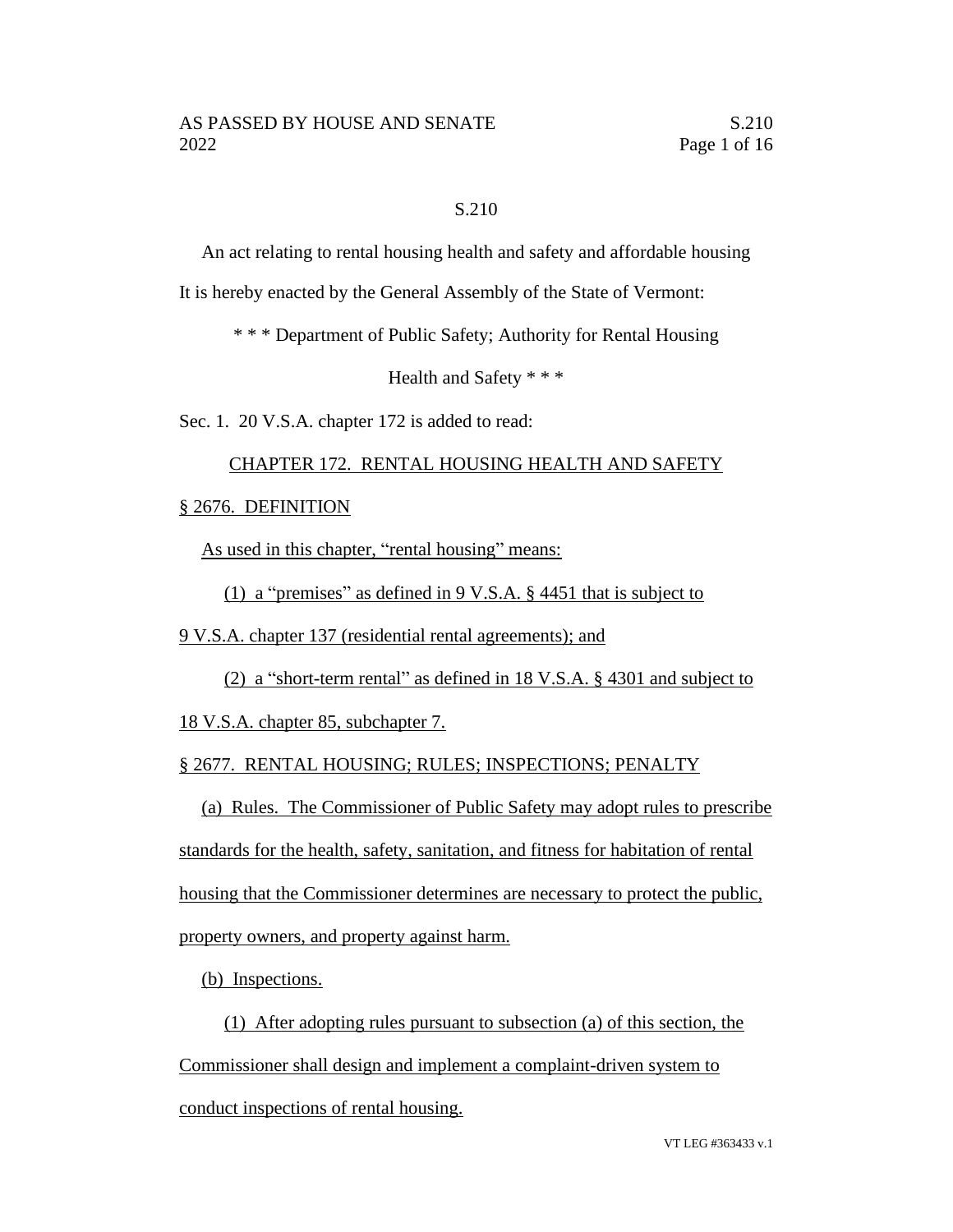(2) When conducting an inspection, the Commissioner shall:

(A) issue a written inspection report on the unit or building that:

(i) contains findings of fact that serve as the basis of one or more violations;

(ii) specifies the requirements and timelines necessary to correct a violation;

(iii) provides notice that the landlord is prohibited from renting the affected unit to a new tenant until the violation is corrected; and

(iv) provides notice in plain language that the landlord or agents of the landlord must have access to the rental unit to make repairs as ordered by the Commissioner consistent with the access provisions in 9 V.S.A. § 4460;

(B) provide a copy of the inspection report to the landlord, to the person who requested the inspection, and to any tenants who are affected by a violation:

(i) electronically, if the Department has an electronic mailing address for the person; or

(ii) by first-class mail, if the Department does not have an electronic mailing address for the person;

(C) if an entire building is affected by a violation, provide a notice of inspection directly to the individual tenants, and may also post the notice in a common area, that specifies: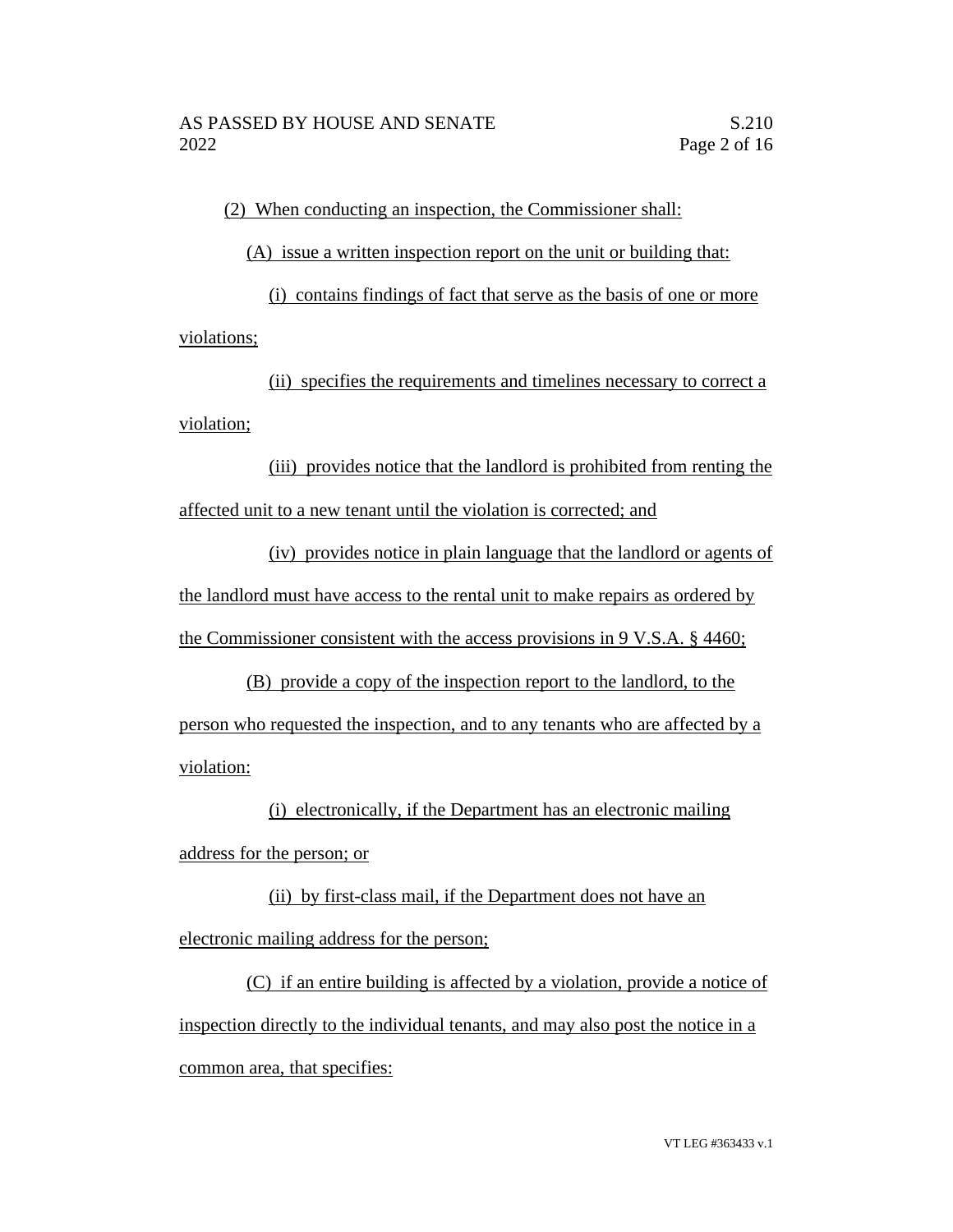(i) the date of the inspection;

(ii) that violations were found and must be corrected by a certain date;

(iii) how to obtain a copy of the inspection electronically or by first-class mail; and

(iv) if the notice is posted in a common area, that the notice shall not be removed until authorized by the Commissioner; and

(D) make the inspection report available as a public record.

(c) Penalties. If the person responsible for a violation does not comply

with the requirements and timelines specified in an inspection report issued

pursuant to subsection (b) of this section, the Commissioner may impose an

administrative penalty that is reasonably related to the severity of the violation,

not to exceed \$1,000.00 per violation.

\* \* \* Positions Authorized \* \* \*

Sec. 2. DEPARTMENT OF PUBLIC SAFETY; POSITIONS

(a) The Department of Public Safety is authorized to create five full-time classified Inspector positions in order to conduct rental housing health and safety inspections and enforcement pursuant to 20 V.S.A. chapter 172.

(b) The Department may hire the Inspectors authorized by this section with funds appropriated for that purpose in this act.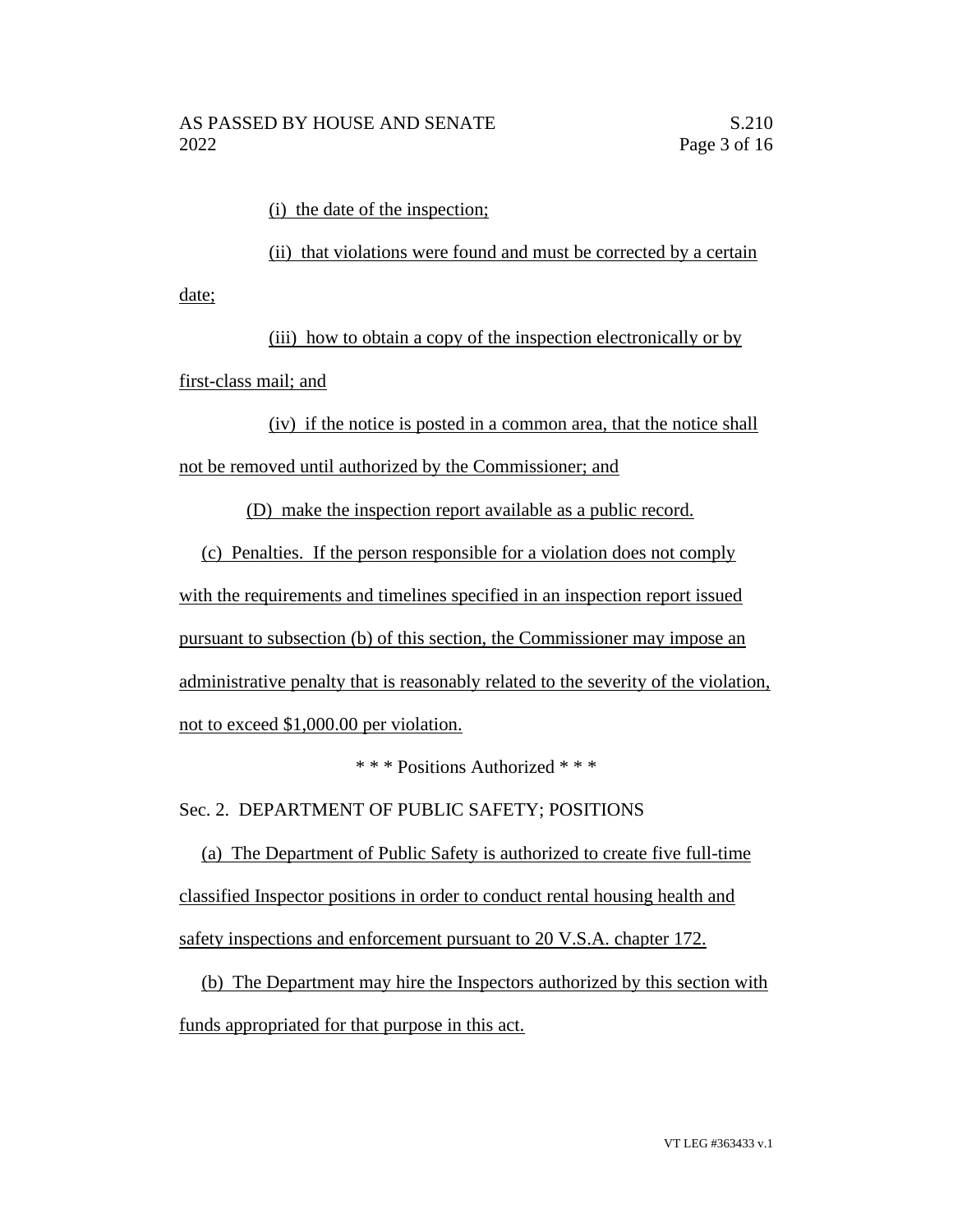\* \* \* Conforming Changes to Current Law Governing the Department of

Health, State Board of Health, and Local Health Officials \* \* \*

Sec. 3. 18 V.S.A. chapter 11 is amended to read:

CHAPTER 11. LOCAL HEALTH OFFICIALS

\* \* \*

#### § 602a. DUTIES OF LOCAL HEALTH OFFICERS

(a) A local health officer, within his or her jurisdiction, shall:

(1) upon request of a landlord or tenant, or upon receipt of information regarding a condition that may be a public health hazard, conduct an investigation;

(2) enforce the provisions of this title, the rules promulgated, and permits issued thereunder;

(3) prevent, remove, or destroy any public health hazard, or mitigate any significant public health risk in accordance with the provisions of this title;

(4) in consultation with the Department, take the steps necessary to

enforce all orders issued pursuant to chapter 3 of this title; and

(5) have the authority to assist the Department of Public Safety in inspecting rental housing pursuant to 20 V.S.A. chapter 172, provided that if the local health officer inspects a rental property without an inspector from the Division, the officer shall issue an inspection report in compliance with 20 V.S.A § 2677(b)(2).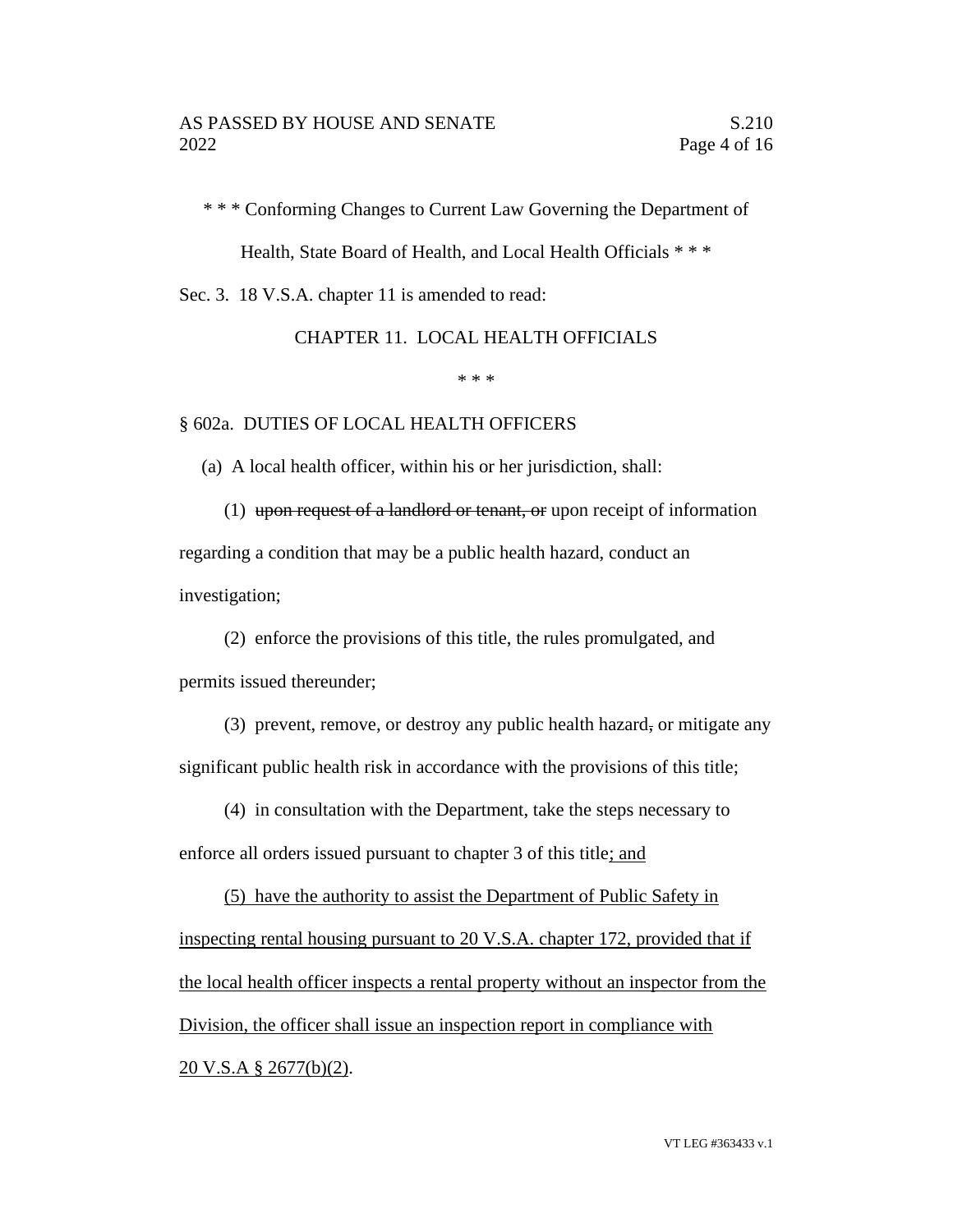(b) Upon discovery of violation or a public health hazard or public health risk that involves a public water system, a food or lodging establishment, or any other matter regulated by Department rule, the local health officer shall immediately notify the Division of Environmental Health. Upon discovery of any other violation, public health hazard, or public health risk, the local health officer shall notify the Division of Environmental Health within 48 hours of discovery of such violation or hazard and of any action taken by the officer.

#### § 603. RENTAL HOUSING SAFETY; INSPECTION REPORTS

 $(a)(1)$  When conducting an investigation of rental housing, a local health officer shall issue a written inspection report on the rental property using the protocols for implementing the Rental Housing Health Code of the Department or the municipality, in the case of a municipality that has established a code enforcement office.

(2) A written inspection report shall:

(A) contain findings of fact that serve as the basis of one or more violations;

(B) specify the requirements and timelines necessary to correct a violation;

(C) provide notice that the landlord is prohibited from renting the affected unit to a new tenant until the violation is corrected; and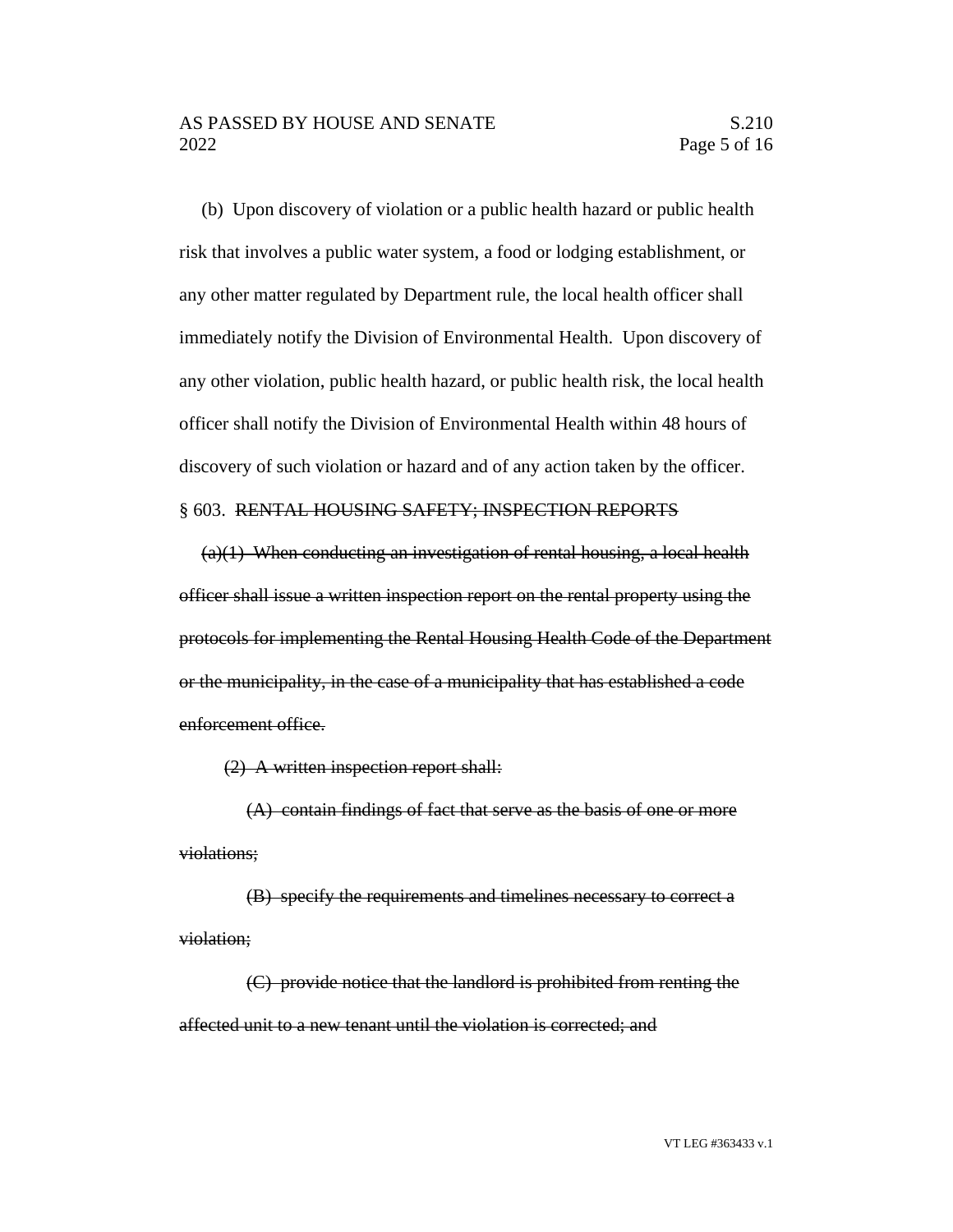(D) provide notice in plain language that the landlord and agents of the landlord must have access to the rental unit to make repairs as ordered by the health officer consistent with the access provisions in 9 V.S.A. § 4460.

(3) A local health officer shall:

(A) provide a copy of the inspection report to the landlord and any tenants affected by a violation by delivering the report electronically, in person, by first class mail, or by leaving a copy at each unit affected by the deficiency; and

(B)(i) if a municipality has established a code enforcement office, provide information on each inspection according to a schedule and in a format adopted by the Department in consultation with municipalities that have established code enforcement offices; or

(ii) if a municipality has not established a code enforcement office, provide information on each inspection to the Department within seven days of issuing the report using an electronic system designed for that purpose, or within 14 days by mail if the municipality is unable to utilize the electronic system.

(4) If an entire property is affected by a violation, the local health officer shall post a copy of the inspection report in a common area of the property and include a prominent notice that the report shall not be removed until authorized by the local health officer.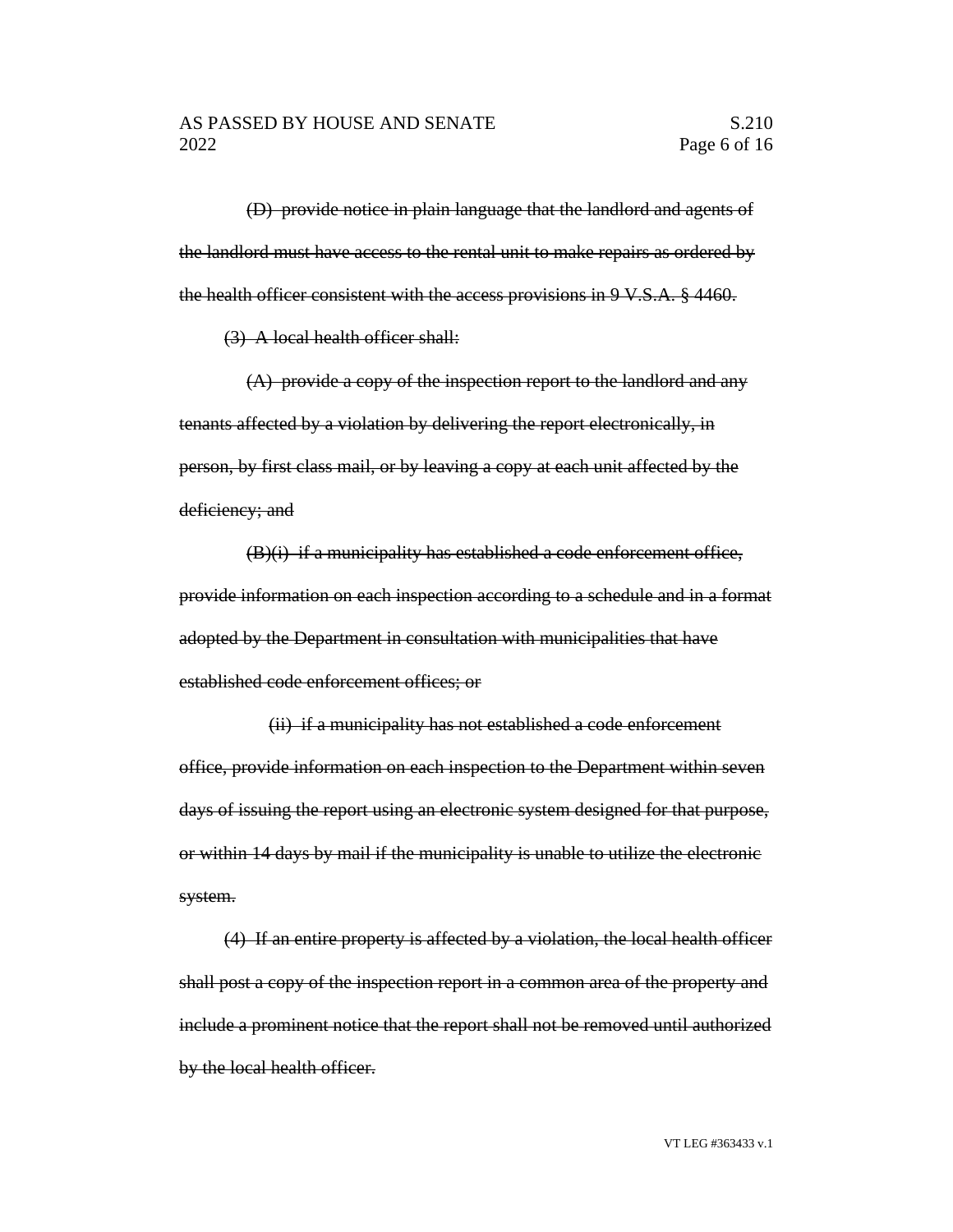(5) A municipality shall make an inspection report available as a public record.

(b)(1) A local health officer may impose a civil penalty of not more than \$200.00 per day for each violation that is not corrected by the date provided in the written inspection report, or when a unit is re-rented to a new tenant prior to the correction of a violation.

 $(2)(A)$  If the cumulative amount of penalties imposed pursuant to this subsection is \$800.00 or less, the local health officer, Department of Health, or State's Attorney may bring a civil enforcement action in the Judicial Bureau pursuant to 4 V.S.A. chapter 29.

(B) The waiver penalty for a violation in an action brought pursuant to this subsection is 50 percent of the full penalty amount.

(3) If the cumulative amount of penalties imposed pursuant to this subsection is more than \$800.00, or if injunctive relief is sought, the local health officer, Department of Health, or State's Attorney may commence an action in the Civil Division of the Superior Court for the county in which a violation occurred.

(c) If a local health officer fails to conduct an investigation pursuant to section 602a of this title or fails to issue an inspection report pursuant to this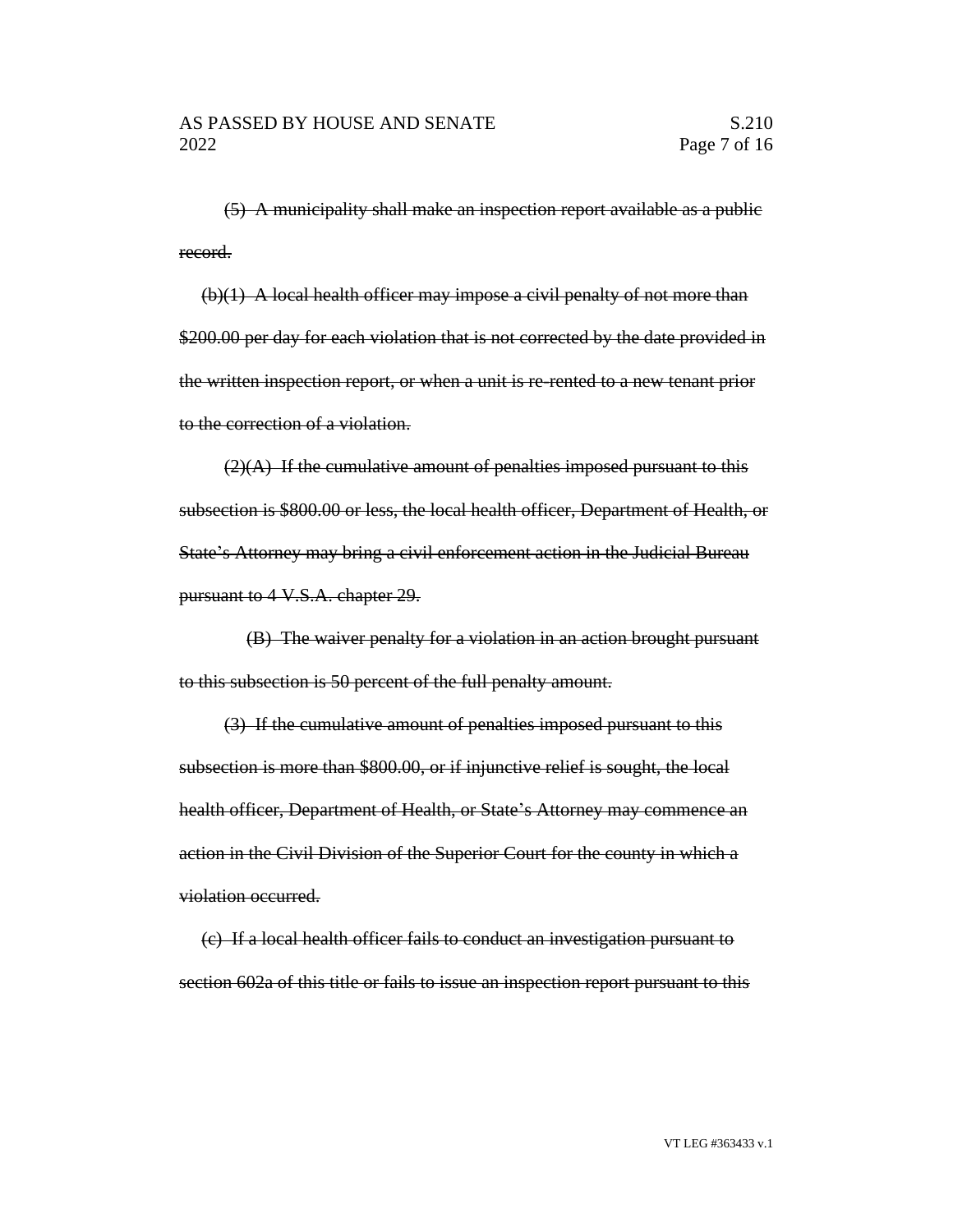section, a landlord or tenant may request that the Department, at its discretion, conduct an investigation or contact the local board of health to take action.

[Repealed.]

\* \* \*

\* \* \* Transition Provisions \* \* \*

# Sec. 4. RENTAL HOUSING HEALTH AND SAFETY; TRANSITION PROVISIONS

(a) Notwithstanding any provision of law to the contrary:

(1) Until the Commissioner of Public Safety adopts rules governing rental housing health and safety pursuant to 20 V.S.A. § 2677, the Department of Health, local officials authorized by law, and the Department of Public Safety have concurrent authority to enforce the Vermont Rental Housing Health Code adopted by the Department of Health pursuant to 18 V.S.A. § 102, 3 V.S.A. § 3003(a), and 3 V.S.A. § 801(b)(11).

(2) The Commissioner of Public Safety may immediately adopt a rule incorporating the Rental Housing Health Code without following the procedures otherwise required for general rulemaking in 3 V.S.A. chapter 25.

(3) Except as provided in subdivision (2) of this subsection, the Commissioner of Public Safety shall comply with the requirements for general rulemaking in 3 V.S.A. chapter 25 when adopting rules governing rental housing health and safety.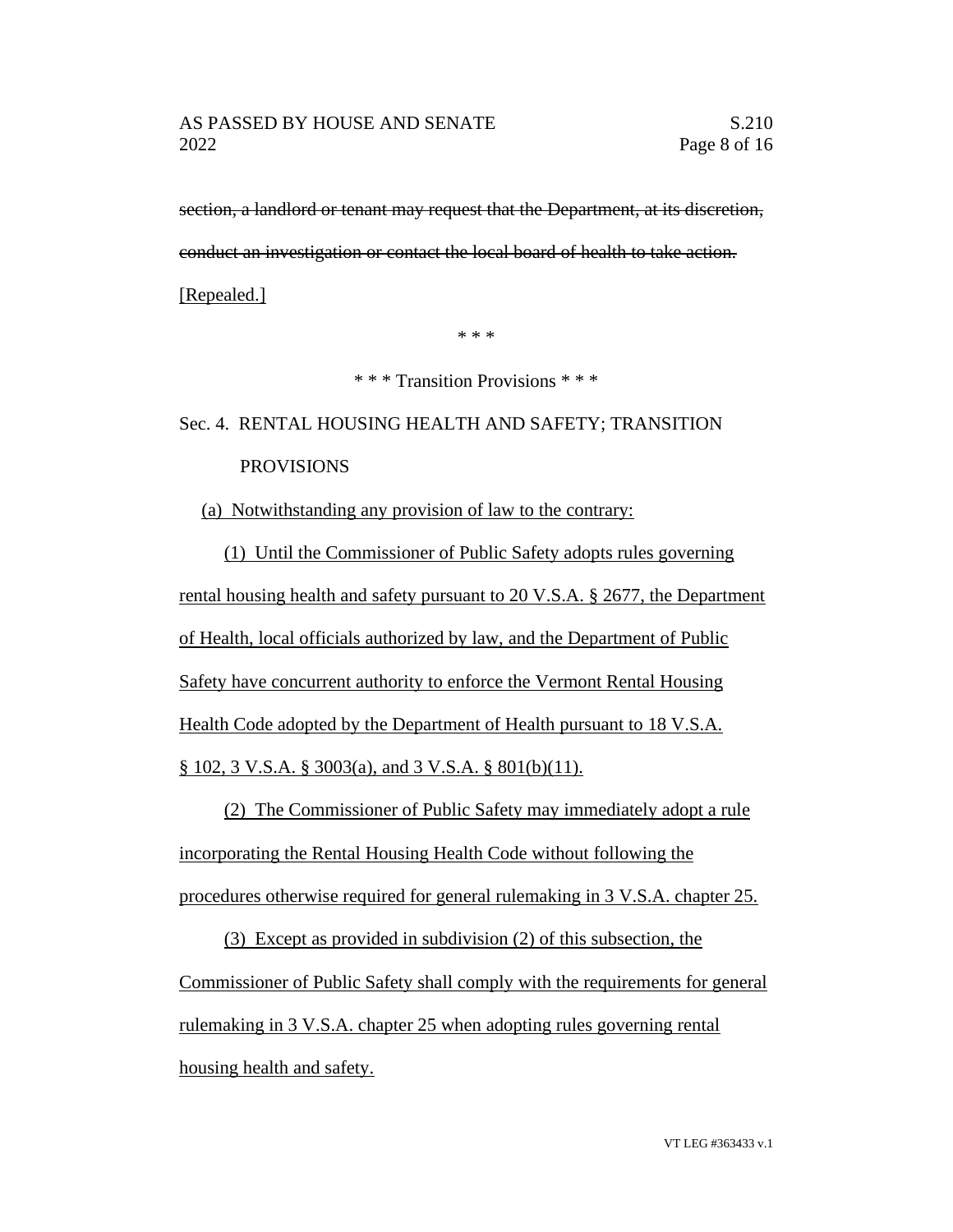(b) Upon the adoption of rules governing rental housing health and safety pursuant to the authority in 20 V.S.A. § 2677:

(1) the Department of Public Safety is the State government entity with primary authority to enforce State laws governing rental housing health and safety;

(2) the Department of Public Safety and local officials have concurrent authority to enforce State and local laws governing rental housing health and safety pursuant to 18 V.S.A. chapter 11; 20 V.S.A. chapter 172, subchapter 2; 24 V.S.A. chapters 83 and 123; and applicable municipal law; and

(3) the Department of Health, the State Board of Health, and local health officials have concurrent authority to enforce State and local laws governing public health hazards and public health risks, as those terms are defined in

18 V.S.A. § 2, pursuant to 18 V.S.A. chapters 1, 3, and 11.

\* \* \* Vermont Housing Investments \* \* \*

Sec. 5. VERMONT RENTAL HOUSING IMPROVEMENT PROGRAM; PURPOSE

(a) Recognizing that Vermont's rental housing stock is some of the oldest in the country and that much of it needs to be updated to meet code requirements and other standards, the Vermont Rental Housing Improvement Program is intended to incentivize private apartment owners to make significant improvements to both housing quality and weatherization by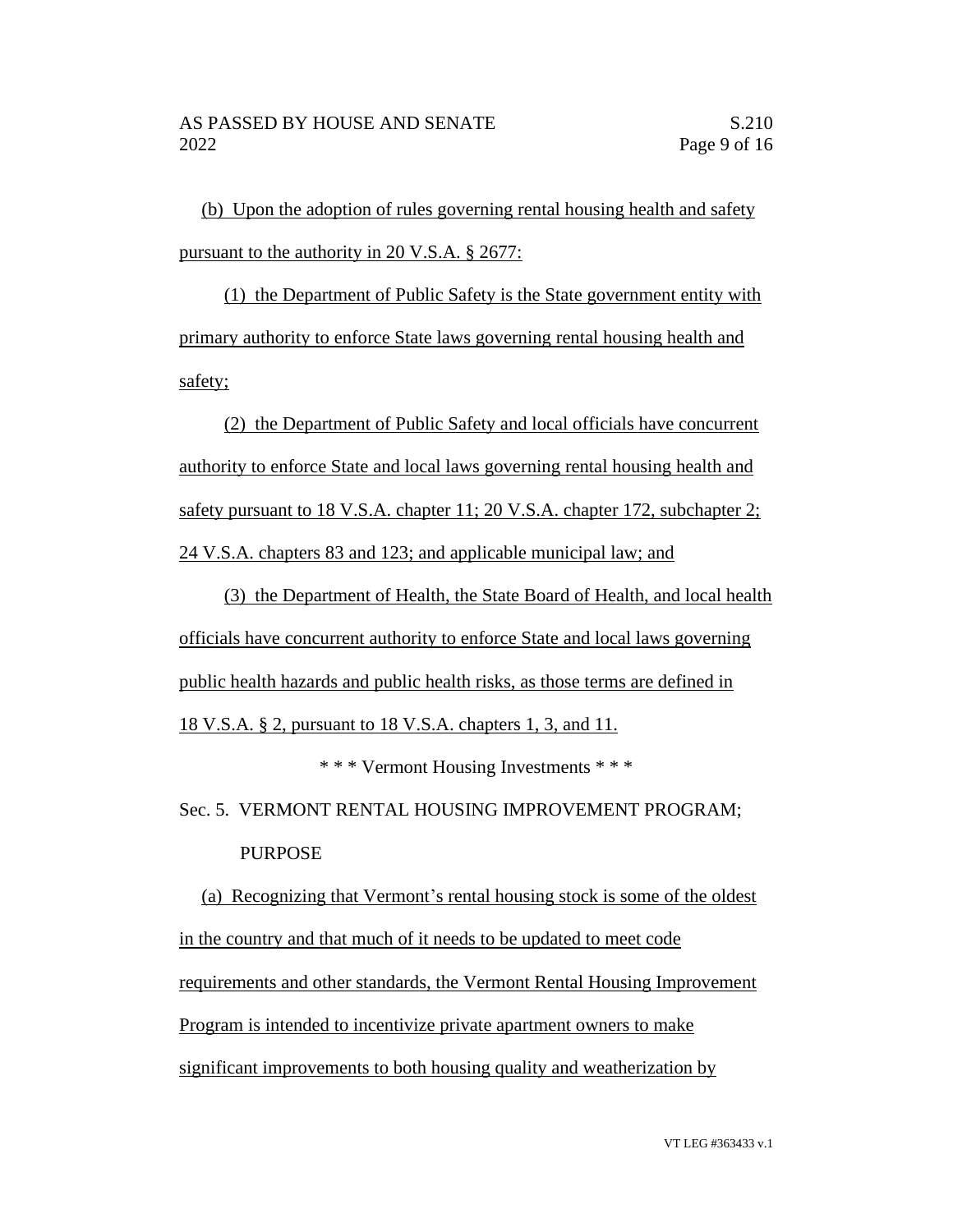providing grants and forgivable loans that are matched in part by the property owner.

(b) The Program seeks to take the lessons learned from the successful Rehousing Recovery Program established with funds provided by the Federal CARES Act and implement them in a State-funded program. Sec. 6. 10 V.S.A. chapter 29, subchapter 3 is added to read: Subchapter 3. Housing; Investments

## § 699. VERMONT RENTAL HOUSING IMPROVEMENT PROGRAM

(a) Creation of program.

(1) The Department of Housing and Community Development shall design and implement a Vermont Rental Housing Improvement Program, through which the Department shall award funding to statewide or regional nonprofit housing organizations, or both, to provide competitive grants and forgivable loans to private landlords for the rehabilitation, including weatherization, of eligible rental housing units.

(2) The Department shall develop statewide standards for the Program, including factors that partner organizations shall use to evaluate applications and award grants and forgivable loans.

(b) Eligible rental housing units. The following units are eligible for a grant or forgivable loan through the Program: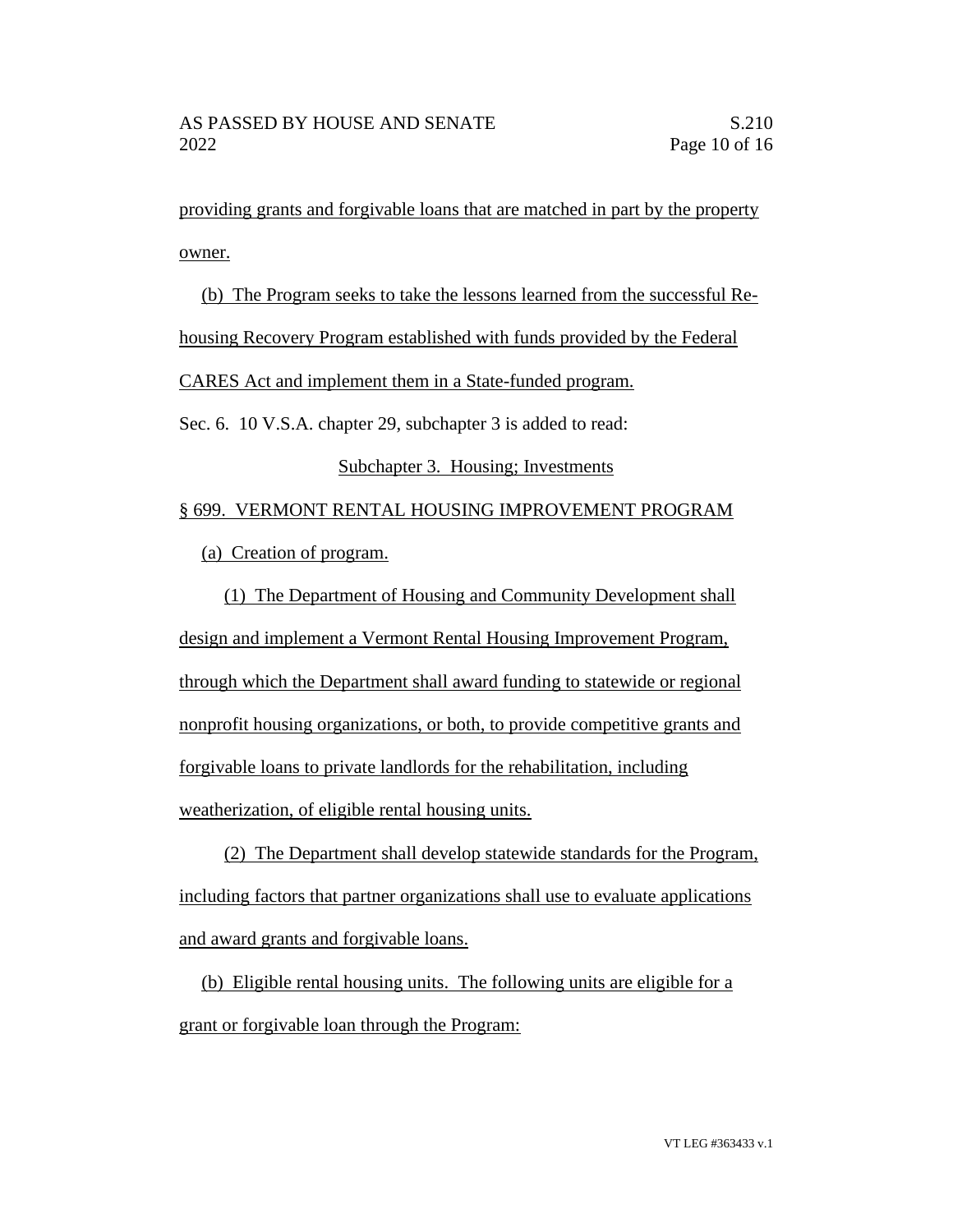(1) Non-code compliant. The unit does not comply with the requirements of applicable building, housing, or health laws.

(2) New accessory dwelling. The unit will be a newly created accessory dwelling unit that meets the requirements of 24 V.S.A. § 4412(1)(E).

(c) Administration. The Department shall require a housing organization that receives funding under the Program to adopt:

(1) a standard application form that describes the application process and includes instructions and examples to help landlords apply;

(2) an award process that ensures equitable selection of landlords, subject to a housing organization's exercise of discretion based on the factors adopted by the Department pursuant to subsection (a) of this section; and

(3) a grant and loan management system that ensures accountability for

funds awarded.

(d) Program requirements applicable to grants and forgivable loans.

(1) A grant or loan shall not exceed \$50,000.00 per unit. In determining the amount of a grant or loan, a housing organization shall consider the number of bedrooms in the unit and whether the unit is being rehabilitated or newly created.

(2) A landlord shall contribute matching funds or in-kind services that equal or exceed 20 percent of the value of the grant or loan.

(3) A project may include a weatherization component.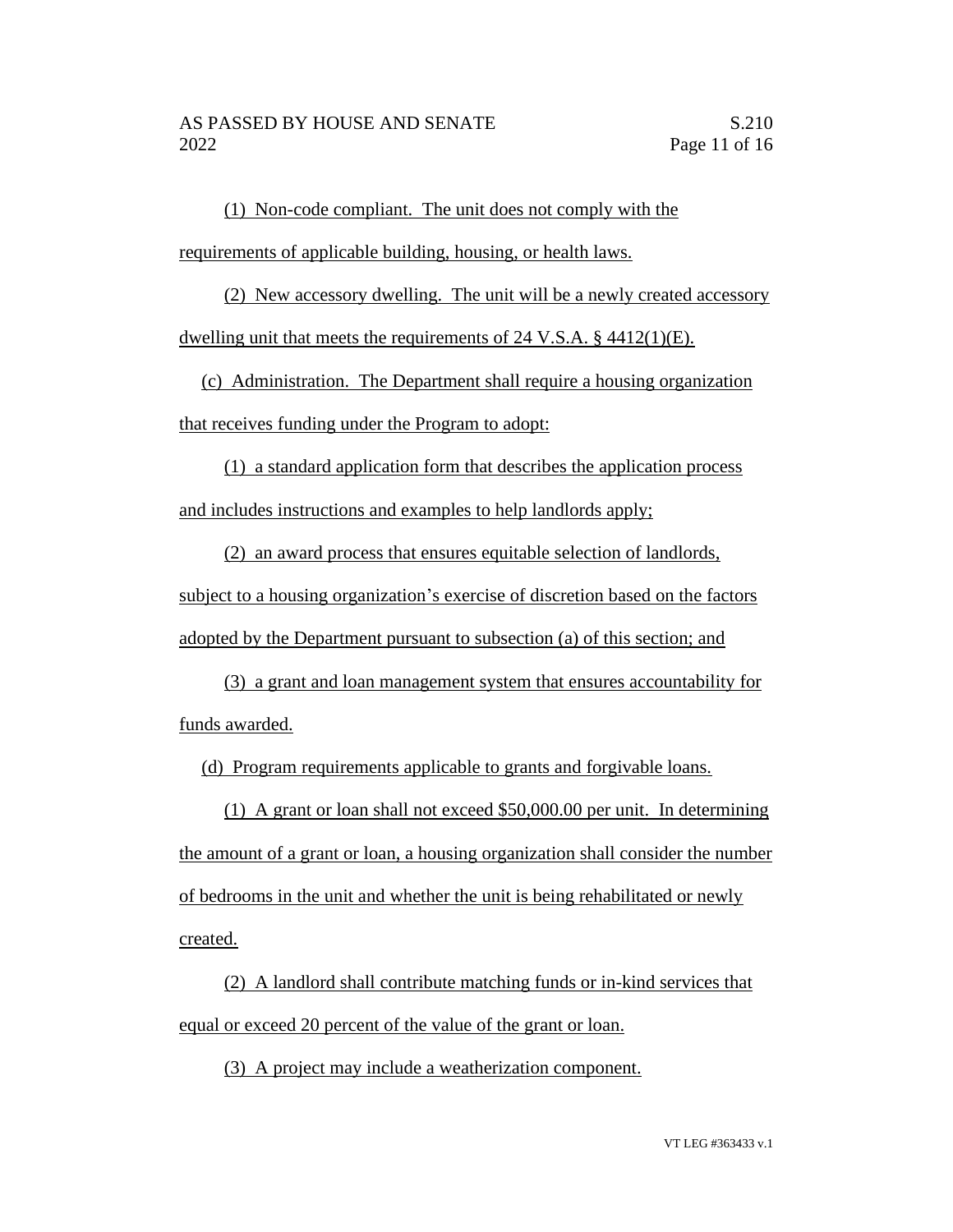(4) A project shall comply with applicable building, housing, and health laws.

(5) The terms and conditions of a grant or loan agreement apply to the original recipient and to a successor in interest for the period the grant or loan agreement is in effect.

(6) The identity of a recipient and the amount of a grant or forgivable loan are public records that shall be available for public copying and inspection and the Department shall publish this information at least quarterly on its website.

(e) Program requirements applicable to grants. For a grant awarded under subdivision  $(b)(1)$  of this section for a unit that is non-code compliant, the following requirements apply for a minimum period of five years:

(1) A landlord shall coordinate with nonprofit housing partners and local coordinated entry organizations to identify potential tenants.

 $(2)(A)$  Except as provided in subdivision  $(2)(B)$  of this subsection (e), a landlord shall lease the unit to a household that is exiting homelessness or actively working with an immigrant or refugee resettlement program.

(B) If, upon petition of the landlord, the Department or the housing organization that issued the grant determines that a household exiting homelessness is not available to lease the unit, then the landlord shall lease the unit: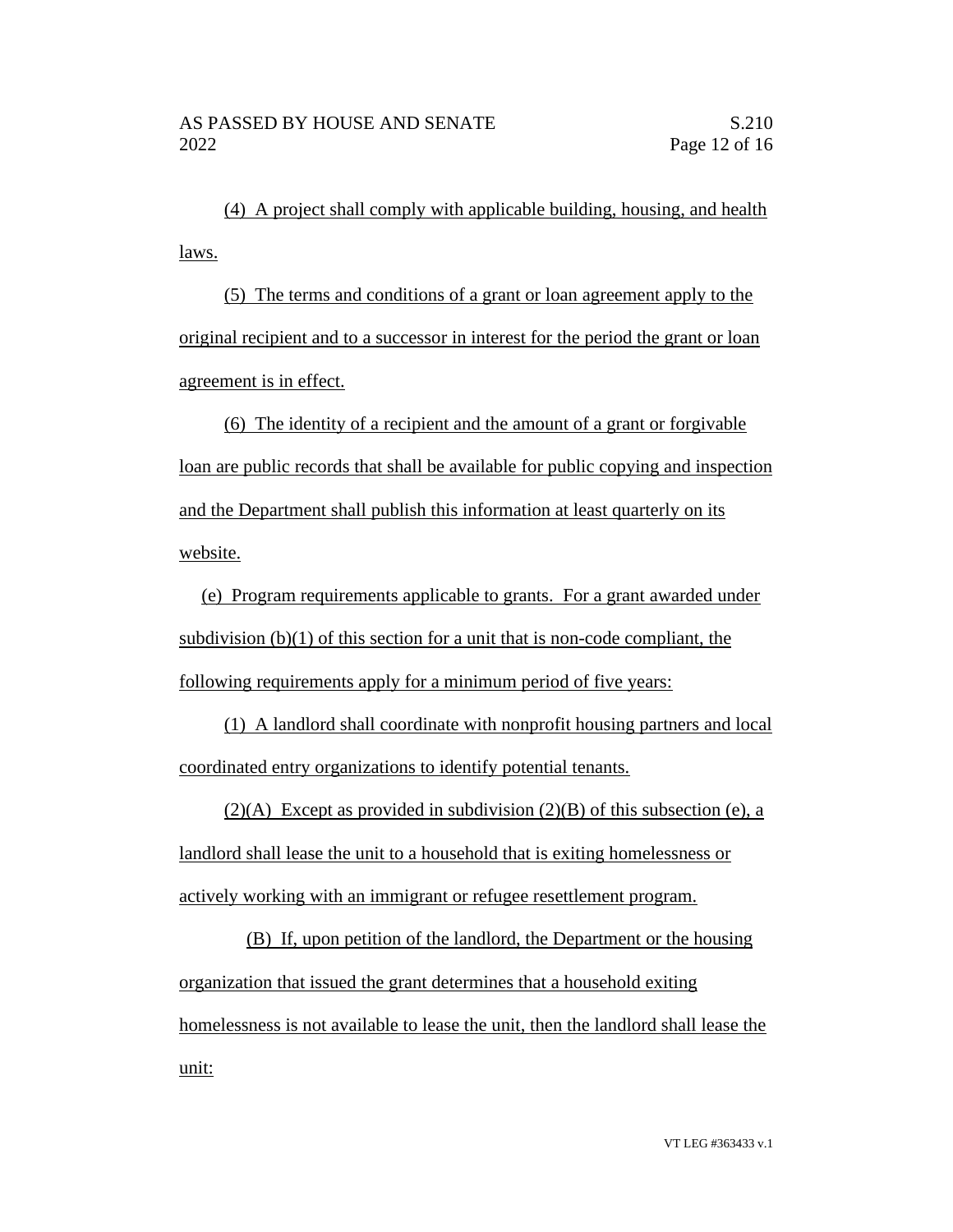(i) to a household with an income equal to or less than 80 percent of area median income; or

(ii) if such a household is unavailable, to another household with the approval of the Department or housing organization.

(3)(A) A landlord shall accept any housing vouchers that are available to pay all, or a portion of, the tenant's rent and utilities.

(B) If no housing voucher or federal or State subsidy is available, the total cost of rent for the unit, including utilities not covered by rent payments, shall not exceed the applicable fair market rent established by the Department of Housing and Urban Development.

(4)(A) A landlord may convert a grant to a forgivable loan upon approval of the Department and the housing organization that approved the grant.

(B) A landlord who converts a grant to a forgivable loan shall receive a 10 percent credit for loan forgiveness for each year in which the landlord participates in the grant program.

(f) Requirements applicable to forgivable loans. For a forgivable loan awarded under subdivision (b)(1) of this section for a unit that is non-code compliant, the following requirements apply for a minimum period of 10 years: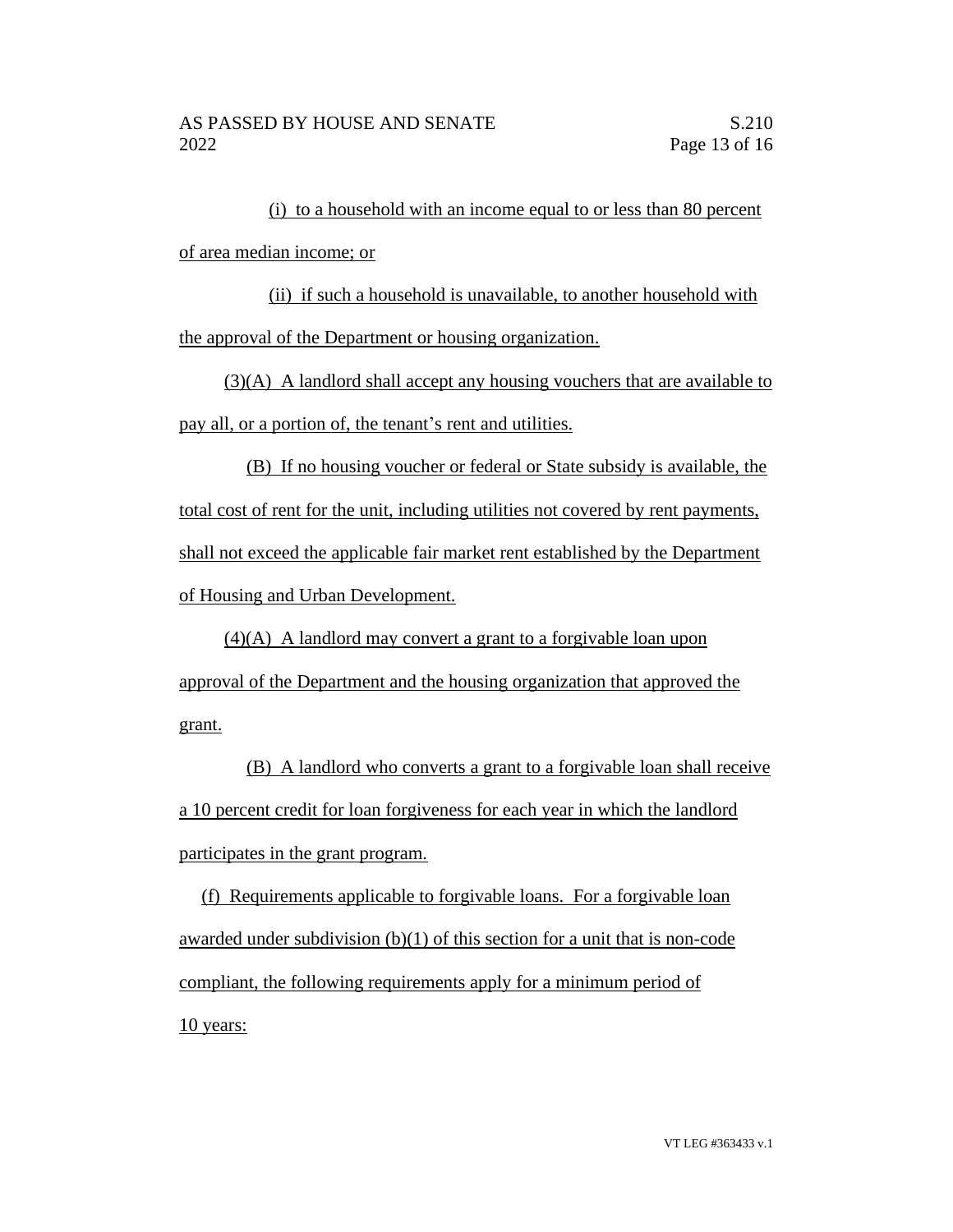(1)(A) A landlord shall accept any housing vouchers that are available to pay all, or a portion of, the tenant's rent and utilities.

(B) If no housing voucher or federal or State subsidy is available, the cost of rent for the unit, including utilities not covered by rent payments, shall not exceed the applicable fair market rent established by the Department of Housing and Urban Development.

(2) The Department shall forgive 10 percent of the amount of a forgivable loan for each year a landlord participates in the loan program.

(g) Requirements for an accessory dwelling unit.

(1) For a grant or forgivable loan awarded under subdivision (b)(2) of this section for a unit that is a new accessory dwelling unit, the total cost of rent for the unit, including utilities not covered by rent payments, shall not exceed the applicable fair market rent established by the Department of Housing and Urban Development.

(2) A landlord shall not offer an accessory dwelling unit created through the Program as a short-term rental, as defined in 18 V.S.A. § 4301.

(h) Lien priority. A lien for a grant converted to a loan or for a forgivable loan issued pursuant to this section is subordinate to:

(1) a lien on the property in existence at the time the lien for rehabilitation and weatherization of the rental housing unit is filed in the land records; and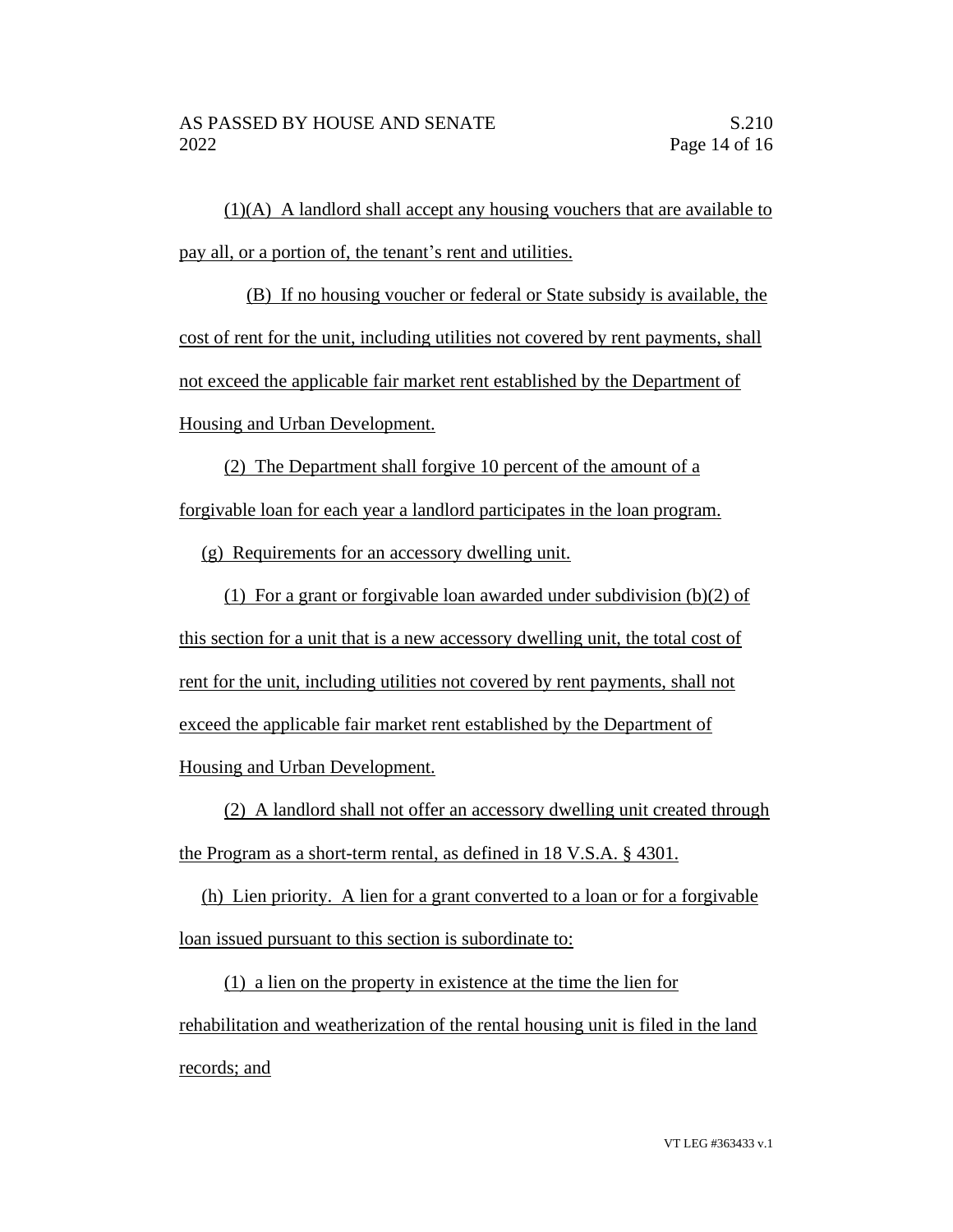(2) a first mortgage on the property that is refinanced and recorded after the lien for rehabilitation and weatherization of the rental housing unit is filed in the land records.

Sec. 7. REPORT

On or before February 15, 2023, the Department of Housing and

Community Development shall report to the General Assembly concerning the

design, implementation, and outcomes of the Vermont Rental Housing

Improvement Program, including findings and any recommendations related to the amount of grant awards.

Sec. 8. APPROPRIATIONS

(a) Purpose. The purpose of the appropriations in this section are:

(1) to respond to the far-reaching public health and negative economic impacts of the COVID-19 pandemic; and

(2) to ensure that Vermonters and Vermont communities have an

adequate supply of safe, affordable housing.

(b) In fiscal year 2022, the amount of \$20,400,000.00 is appropriated from the America Rescue Plan Act (ARPA) – Coronavirus State Fiscal Recovery

Funds as follows:

(1) \$400,000.00 to the Department of Public Safety to hire one or more Inspector positions authorized pursuant to this act.